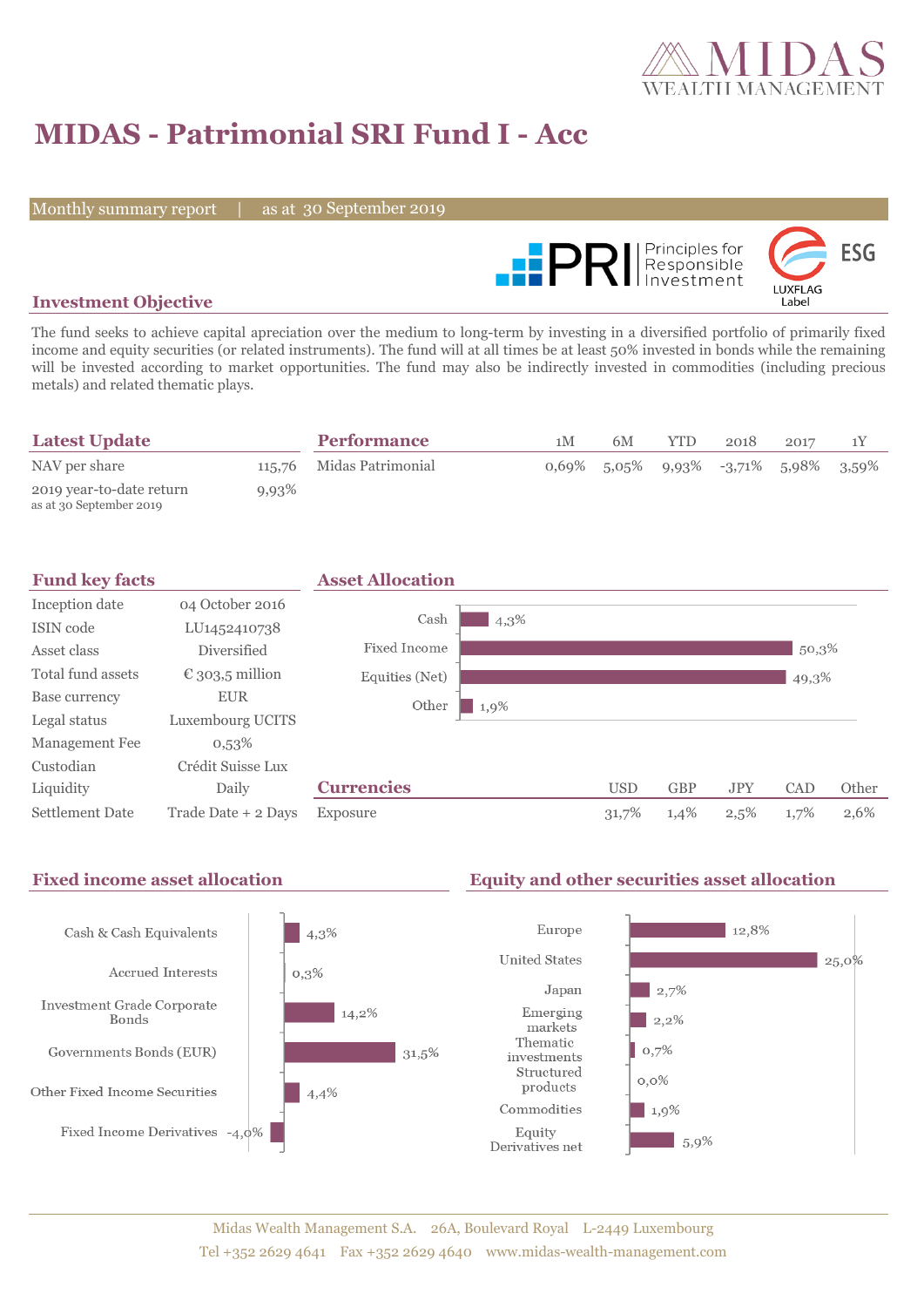

# **MIDAS - Patrimonial SRI Fund I - Acc**

Monthly summary report

as at 30 September 2019

| Top 10 fixed income holdings          | YTM     | Rating | Weigh   |
|---------------------------------------|---------|--------|---------|
| NETHERLANDS GOVT: NETHER 0 3/4 07     | $-0.4%$ | AAA    | 3,6%    |
| DEUTSCHLAND REP: DBR o 08/15/29       | $-0.5%$ | AAA    | $3,0\%$ |
| BTPS: BTPS 2 02/01/28                 | 0,7%    | BBB-   | $3,0\%$ |
| ALLIANDER: ALLRNV 07/8 04/22/26       | $-0.1%$ | $AA-$  | 2,1%    |
| EUROPEAN INVT BK : EIB 0 3/8 07/16/25 | $-0.5%$ | AAA    | 2,1%    |
| SPANISH GOV'T: SPGB 1.6 04/30/25      | $-0,2%$ | $BBB+$ | 1,9%    |
| FRANCE O.A.T.: FRTR 2 05/25/48        | 0.5%    | AA     | 1,6%    |
| DEUTSCHLAND REP : DBR 1 1/4 08/15/48  | $0.0\%$ | AAA    | 1,6%    |
| ASFINAG : ASFING 0 1/4 10/18/24       | $-0.5%$ | $AA+$  | 1,4%    |
| BNG BANK NV : BNG 0 1/4 05/07/25      | $-0.4%$ | AAA    | 1,4%    |

**Fixed income rating breakdown** 



| Top 10 equity holdings       | Sector                     | Weight  | <b>Equity sector breakdown</b>                             |       |  |
|------------------------------|----------------------------|---------|------------------------------------------------------------|-------|--|
| <b>APPLE INC</b>             | Information Technolog 1,0% |         | <b>Consumer Discretionary</b><br>12,9%                     |       |  |
| PEPSICO INC                  | <b>Consumer Staples</b>    | $1,0\%$ | <b>Consumer Staples</b><br>9,3%                            |       |  |
| <b>MICROSOFT CORP</b>        | Information Technolog 0,9% |         | Energy<br>6,5%                                             |       |  |
| <b>ALPHABET INC-CLA</b>      | Communication Service 0,9% |         | Financials<br>13,3%                                        |       |  |
| <b>FREY</b>                  | <b>Real Estate</b>         | 0,9%    | Health Care<br>14,1%                                       |       |  |
| VISA INC                     | Information Technolog 0,9% |         | Information Technology                                     | 16,4% |  |
| <b>AMAZON.COM INC</b>        | Consumer Discretionar 0,9% |         | Industrials<br>$9,5\%$                                     |       |  |
| <b>RAYTHEON COMPANY</b>      | Industrials                | $0,9\%$ | Materials<br>3,5%<br><b>Communication Services</b><br>8,8% |       |  |
| LOCKHEED MARTIN CORP         | Industrials                | 0,8%    | Utilities<br>$1,5\%$                                       |       |  |
| <b>JOHNSON &amp; JOHNSON</b> | <b>Health Care</b>         | 0,8%    | Real Estate<br>$14,2\%$                                    |       |  |
|                              |                            |         |                                                            |       |  |

# **Top 5 funds and other holdings**

| Amundi Japan TOPIX ETF    | 2,7% |
|---------------------------|------|
| <b>ETFS PHYSICAL GOLD</b> | 1,9% |
| Quaero Bamboo             | 1.5% |